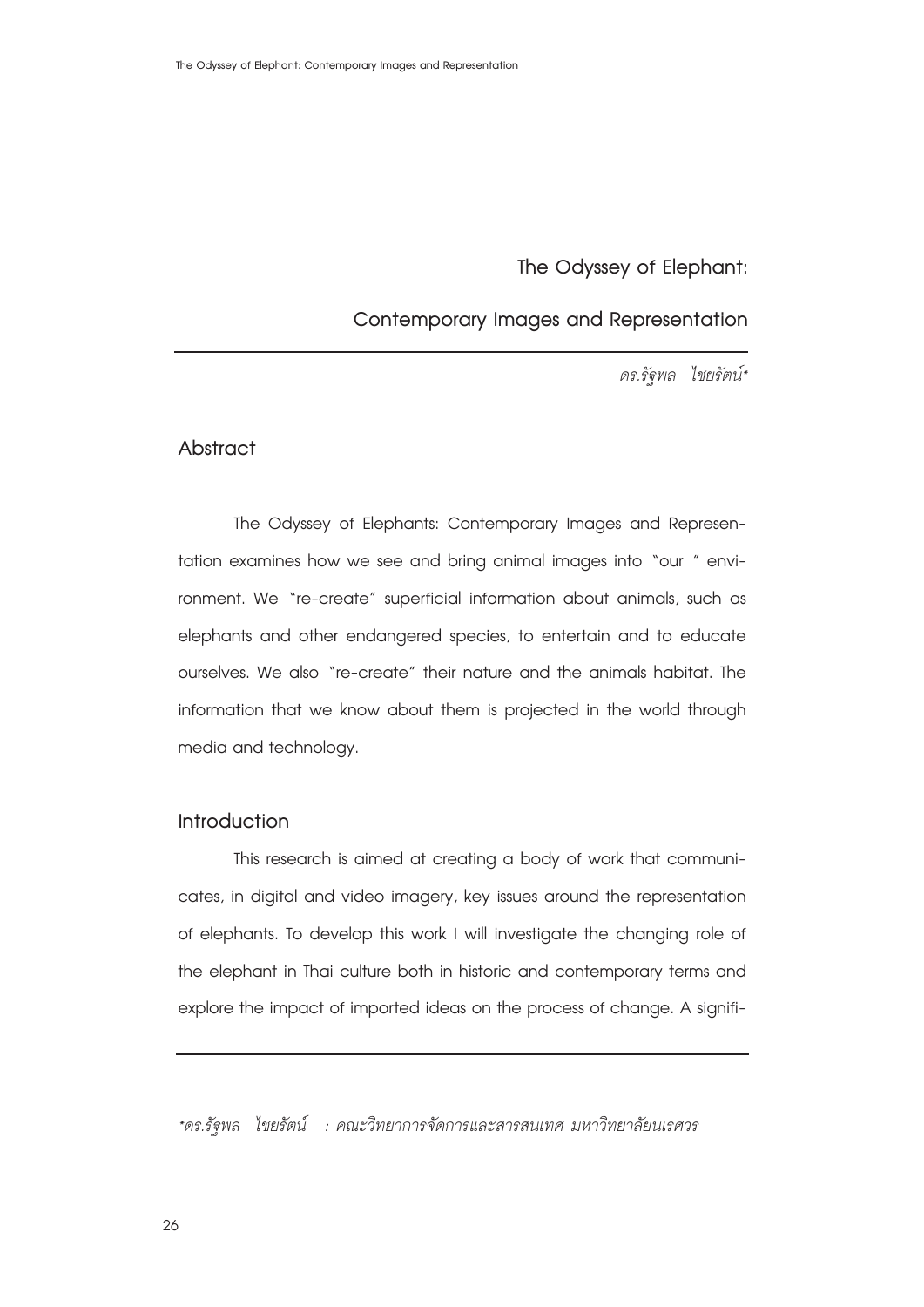cant corollary interest in this research is the problem of representation and simulation in contemporary life and the impact it has on perception. My art work is a fabricated simulation created from material images. The animal images are transformed into illusions and explore how humans experience nature through simulation. In this way I engage with different kinds of representation for their specific forms and effects.

 Therefore considers the role of the elephant in Thailand. The use of the physicality of the elephant forms a key narrative that underpins the development of the nation through times of warfare, through to industrialization and engagement with the West. Symbolically the role of the elephant is no less important and its significance can be traced through cultural practices and beliefs that span centuries. The symbolic significance though has started to shift in emphasis and is reflective of a changed society. Today the domestic elephant has another distinctive role, symbolically and physically, to serve the global community in terms of tourism and conservation.

 A broader perspective is taken in the next chapter to position this research within the traditions of the West stemming from ancient Egypt, Greek and Roman times. Much of this is necessarily focused on the value of ivory and the huge demand for it as a signifier of social status. Such was the demand in the Roman Empire during the 2nd to the 4th centuries that the subspecies of African elephant in the Northern Africa became extinct. The literature of Medieval Western Europe indicates that images of elephants were based on their growing presence in legends and myths. The manuscript writers and illuminators seem never to have seen the ani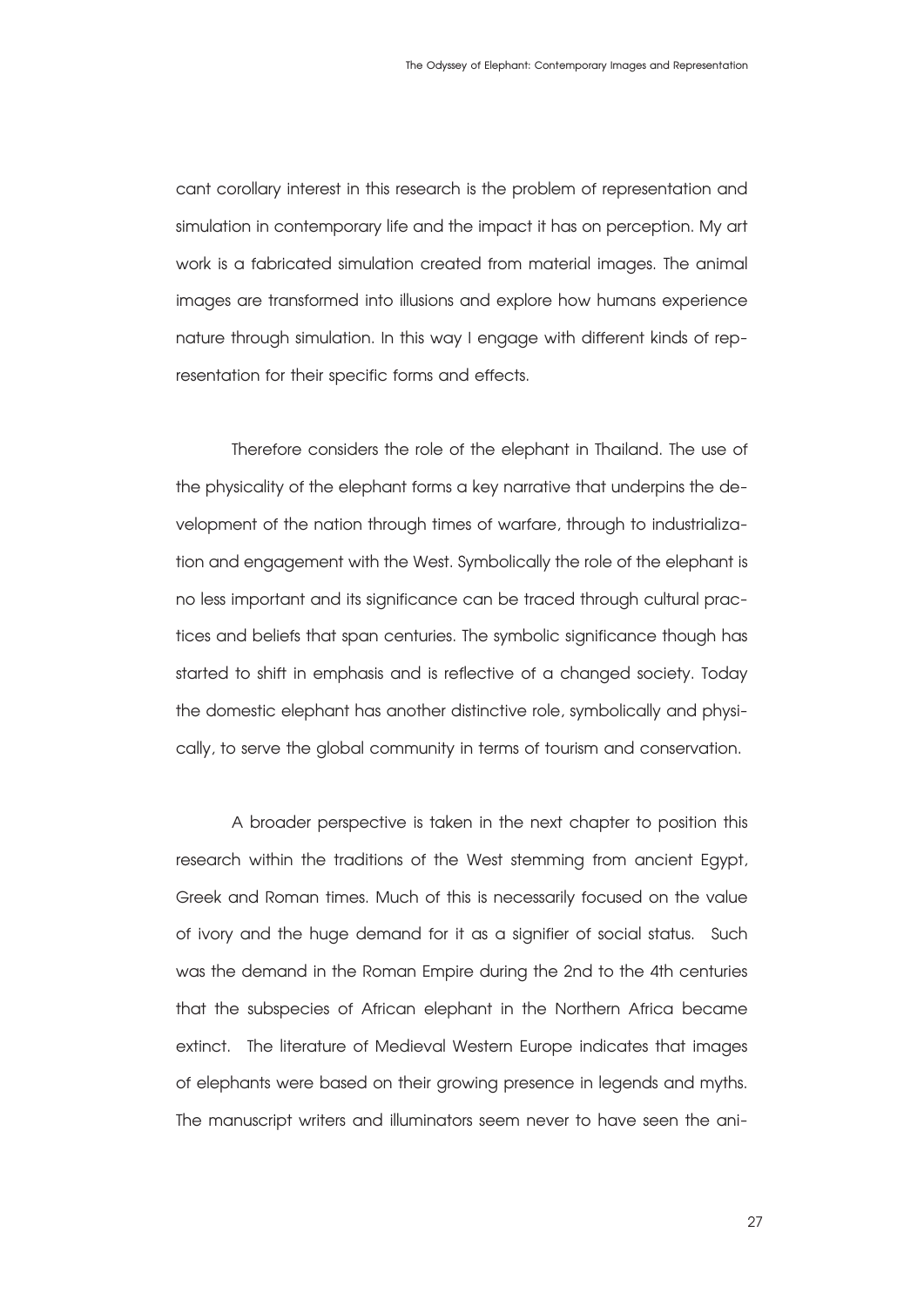mals because elephants were believed to be extinct from Northern Africa and only live in India. In the Western countries in the 19th century while the conialism explored the ivory trade in South Africa. The African elephant had served the Western industrial revolution as raw material, highly valued, and a symbol of luxury. The concept of Noah's Ark has profoundly influenced modern zoos to keep the animals that survived from the environmental destruction in a safe place. The symbol of nature has been constructed in a compact little space. The actual animal in the enclosure lives in there and is waiting for humans to visit and experience nature.

 The role of mass media in global society, through technology the reputation of elephants, previously limited to smaller audiences, can inform people around the world. The media would be able to turn an elephant into celebrity at anytime; people love to know everything about the animal. News, television programs and film are able to form our perception about the natural environment. Films often present the most beautiful and impressive scenery in nature.

The concepts of simulation and image representation in contemporary society are also discussed in this research. The issue explores the complexity of this social phenomenon and explains how we view, live in, and experience the world of fabricated simulation. Humans reproduce nature in order to meet the demands of the mass audience. Fabricated environments such as zoos and aquariums provide artificial material for viewers to experience nature without ever having to experience the real forest.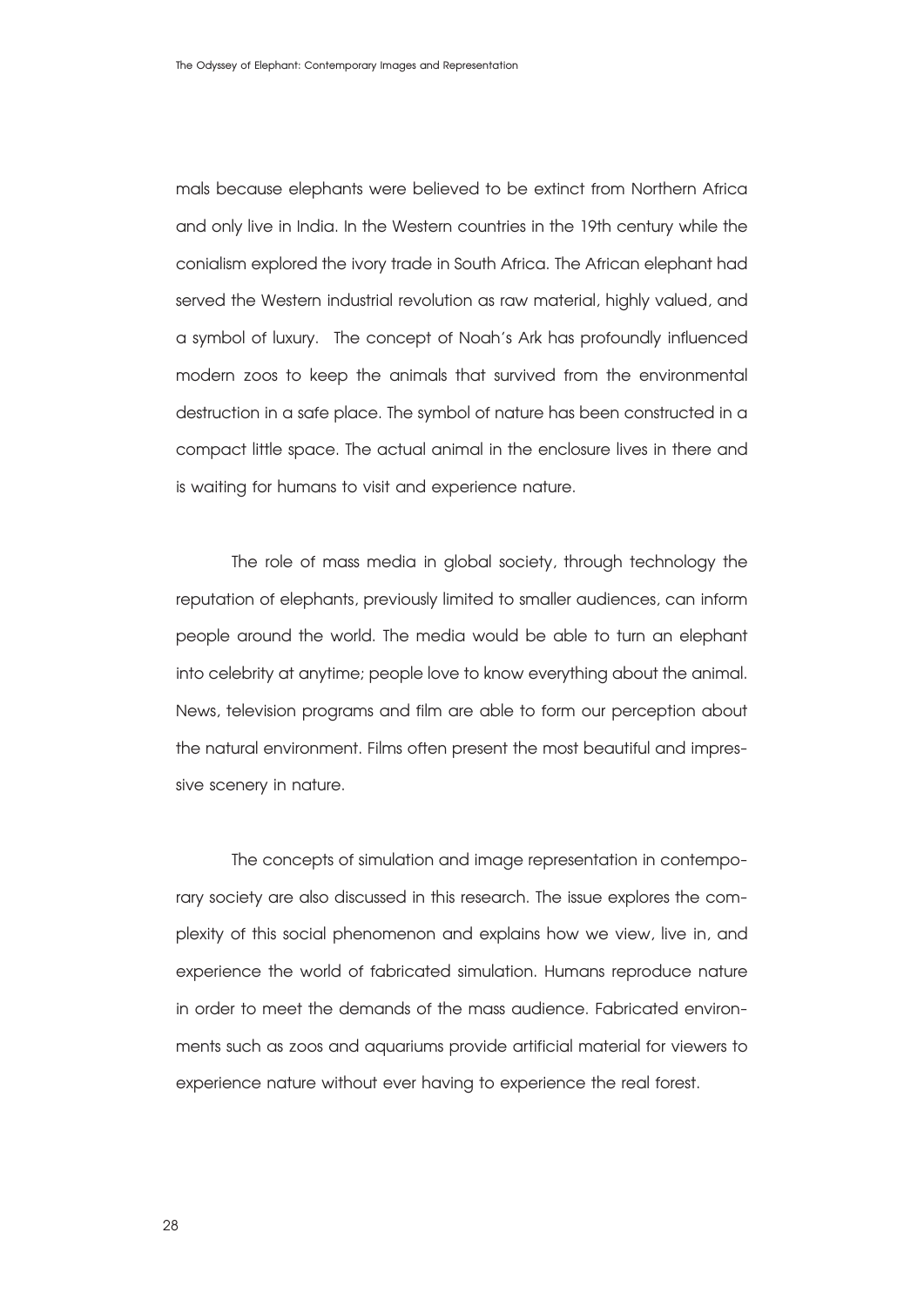The Odyssey of Elephants explores how we construct and respond to simulation in different forms and how we view animals symbolically. Through my works I aim to express the animals' situation, the relationship between elephants and humans and the resulting cultural artefacts. The research project presents the way that humans look at animals through fabricated material in order to experience and understand nature. By using digital and video images, I re-create the reality of the relationship between humans and elephants and transform it into symbolic messages.

#### **Objectives:**

 (1) To Explore the changing role of the elephant in Thai culture – historic and modern.

 (2) To demonstrate the impact of imported ideas in the process of change and their impact on the role of the elephant.

 (3) To explore the problem of representation and simulation in contemporary life and the impact it has on perception.

 (4) To create a body of artwork which communicates in digital and video images, an expressive commentary on this change.

# **The Representation of Elephants in Eastern Culture Thai Domesticated Elephants**

The Asian elephant is, of course, part of the animal kingdom limited by nature, but it is also a wonderful symbol of power, charisma and status. Asian elephants have participated in Thai culture and played an important role for a very long time. In Thailand, this animal, now domesticated, is considered as a very important animal and a symbol of the nation. Elephants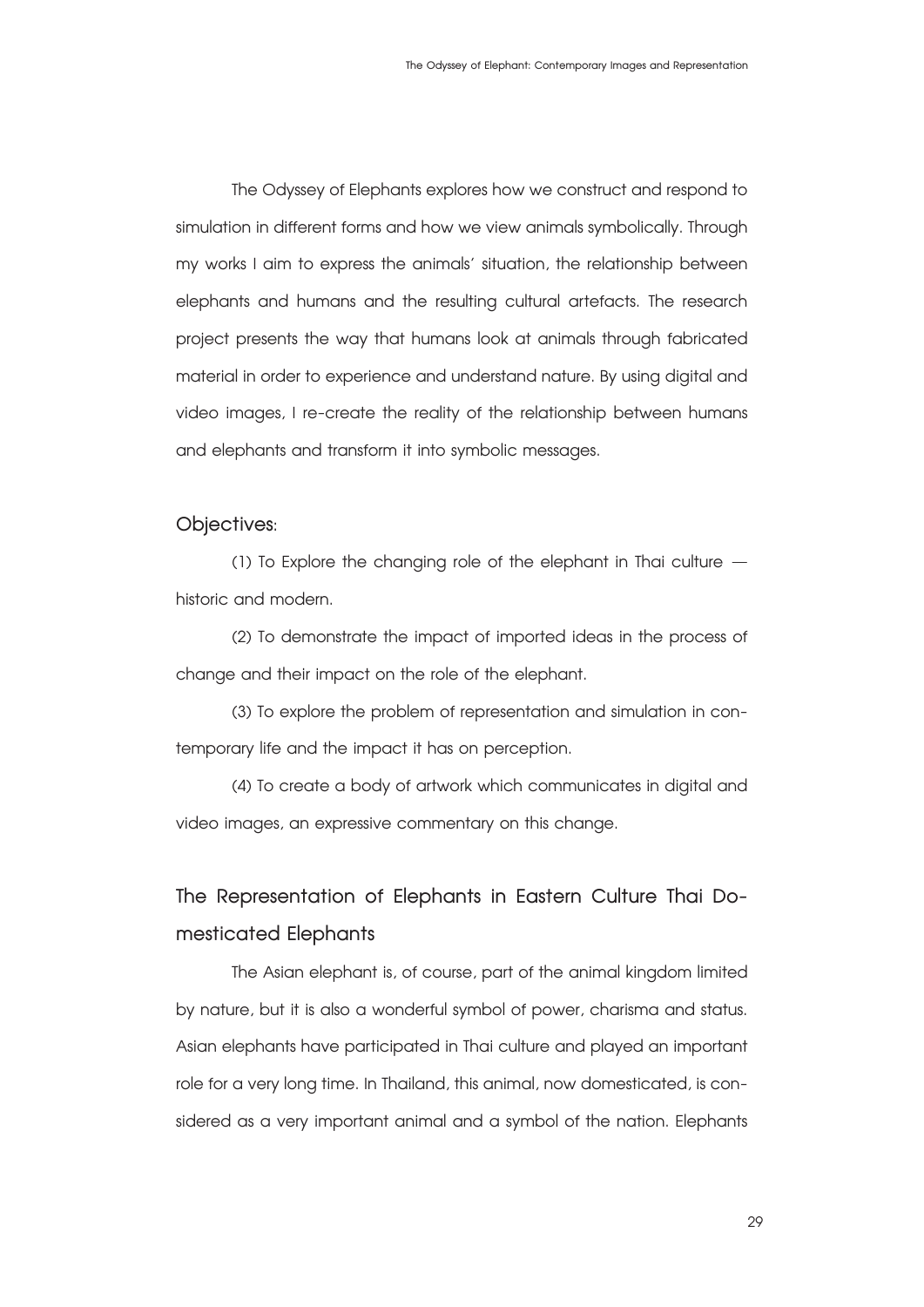hold a revered place in Thai society, because of their symbolic importance to monarchs, religion, and the nation as a whole. This complexity both in physical and symbolic terms is key to my research into contemporary representation and therefore it is necessary here to explore the historical background and significance to the current understanding of the elephant.

 In the past elephants were a key to military success - both in mass battles, and in the elephant fight. Today, however, with the rapid pace of change in society, and the rapid decrease of the Thai elephant population, the strong bond between the Thai people and elephants has started to crumble. The earliest record detailing the significance of elephants is a Sukhothai stone inscription (Sukhothai period, 1238-1438). According to the inscription, King Ramkhamhang the Great (1277-1298) duelled with his enemy while riding on an elephant back. The elephants were heavily armoured vehicles on the battlefield and played a significant role in the victory over Khun Sam Chon (King of Chod). Elephants also had very important roles to play during peacetime. The king would occasionally ride through the city for ceremonial events on his decorated white elephant. The inscription on the stone tells us that, On the day of the new moon and on that full moon the King caparisoned the white elephant, called Ruchasri, with straps and tassels and, naturally, with gold for its ... right tusks. King Ramkhamhang mounted it and rode it to worship Phra ... at Aranyik and then back.

The same stone records the fact that there was an important trade in Elephants. The inscription includes information about people in the cities trading freely in elephants, horses, silver and gold. In both battlefield and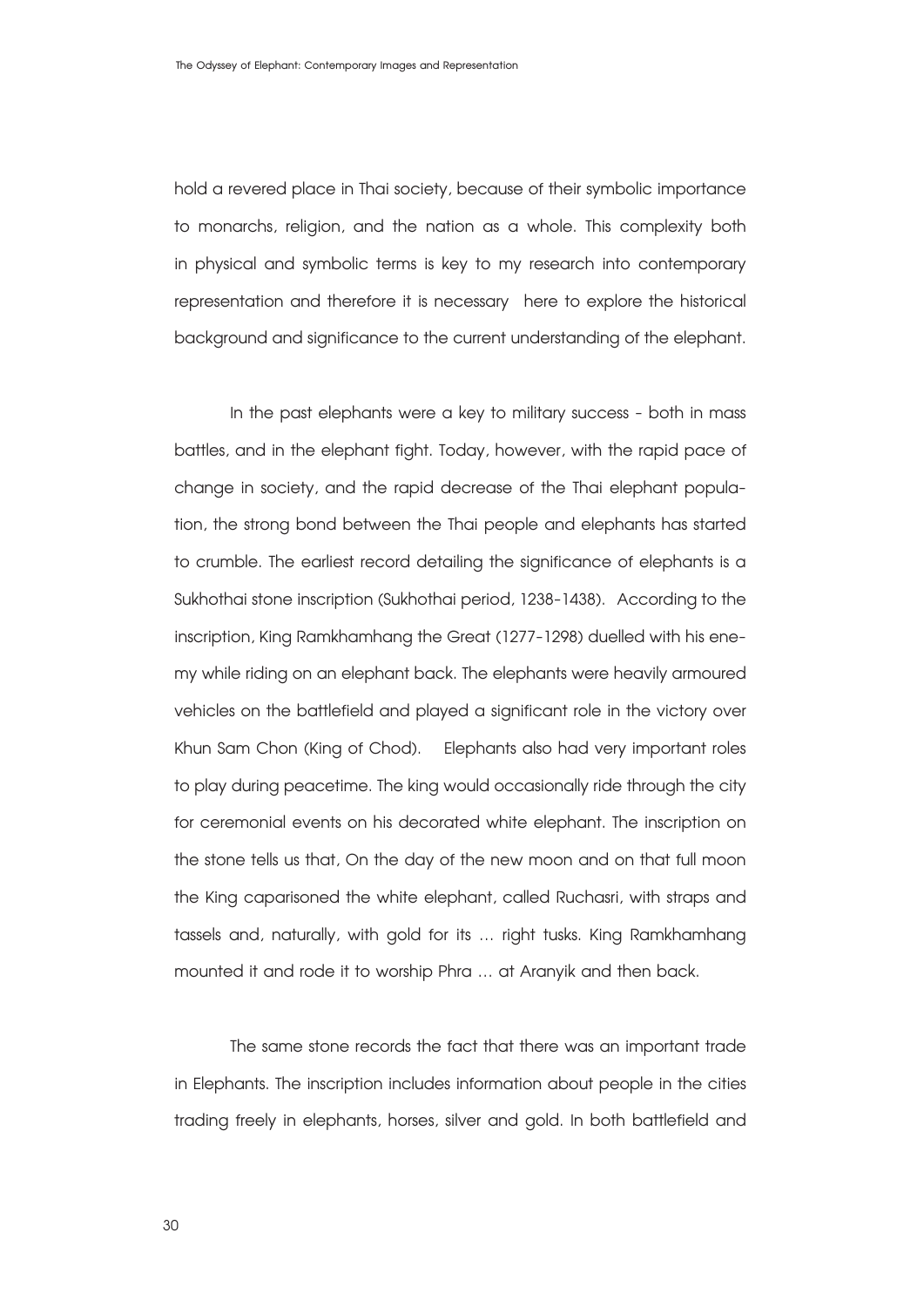in peace, elephants, as illustrated by this Sukhothai stone were symbols of power and wealth and that this singular position accorded to an animal invested them with charisma that has been part of their status ever since.

# **The Representation of Elephants in the West, The Historical Viewpoint**

The role and symbolism of Elephants in the East was historically quite distinct from that of the West. Although this is now changing as global concerns have bridged the differences and found common concerns in conservation issues, it is appropriate here to consider some particular representations and characterisations of elephants in Western art and thought. Elephants have a unique reputation unlike any other animals that humans have ever encountered. As Eric Scigliano writes: Many animals were credited with one or another good quality, but only elephants were brave, gentle, compassionate, patient, temperate, loyal, reverent, regal, immortal, unforgetting, clever, wise, and auspicious, though occasionally stupid gullible, and as in real life, unpredictably violent.

 Throughout modern human history elephants have been associated with human culture, right from the beginning. They earn their names from the impressiveness of their powerful physiques, and most importantly, admiration for their intelligent brain. They have abilities to adapt and learn to live alongside man. Throughout history, as Iain Douglas-Hamilton explains, "African and Asian elephants gradually adapted to every new phase of technology." During the Stone Age the animals were hunted mainly for their meat. Both the American mastodon and the woolly mammoth in  Eu-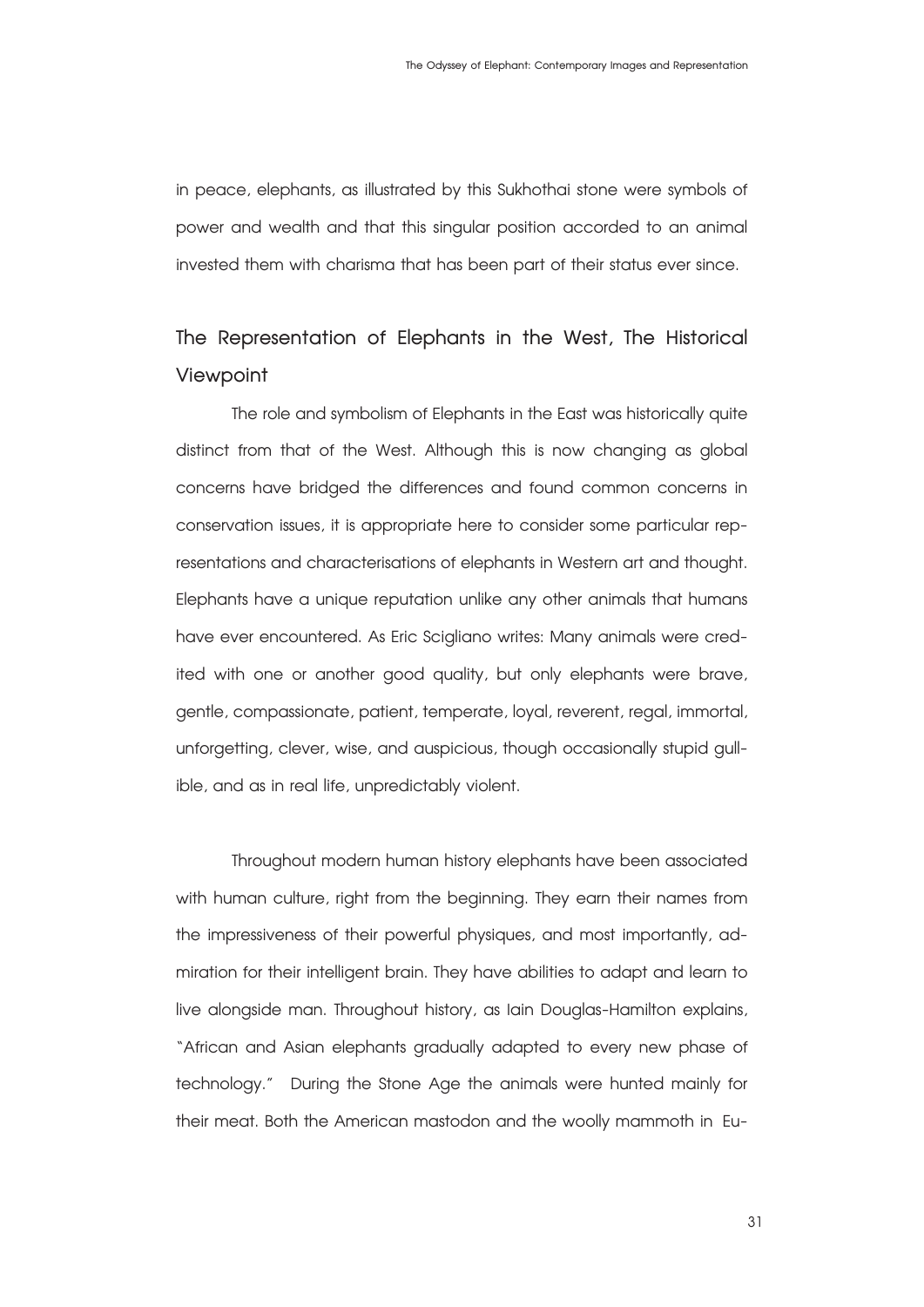rope became extinct during the Iron Age. Their cousins, the African and Asia elephants survived into the modern age in spite of all hunting strategies used to overcome these huge animals. These two species have been through everything the human hunters could use to bring them down, from spears and poison-tipped arrows, to snares and pits into which they were driven. It was not the meat the hunters went after but their tusks. Then later, from the 15th century on, powerful rifles, proved to be the most efficient means of harvesting ivory.

#### **Representation: Media and Technology, The Role of media**

Stories about elephants have always attracted media attention due to the fact that the general public loves these charming creatures. Their celebrity status comes naturally with their size and capabilities. Many stories are light-hearted and feature as end stories on news programs, however, there are also the serious one that deal with controversial issues. Some stories are sad or even tragic, and frequently lead to the topic of conservation. The conservation movement has become more mainstream since CITES (the Convention on International Trade in Endangered Species of Wild Fauna and Flora) took action and placed a ban on the international trade of African elephants in 1990 because the elephant was threatened with extinction. Mainstream conservation and media have closely monitored activities in the elephant camps around Thailand. This is when symbolic reputation becomes significance because in the public eye mistreating elephants is unacceptable. In the tourism industry, feed back from the public is crucial and is a very sensitive issue. The industries rely on their good reputation therefore they tend to eliminate any activity that appears to be too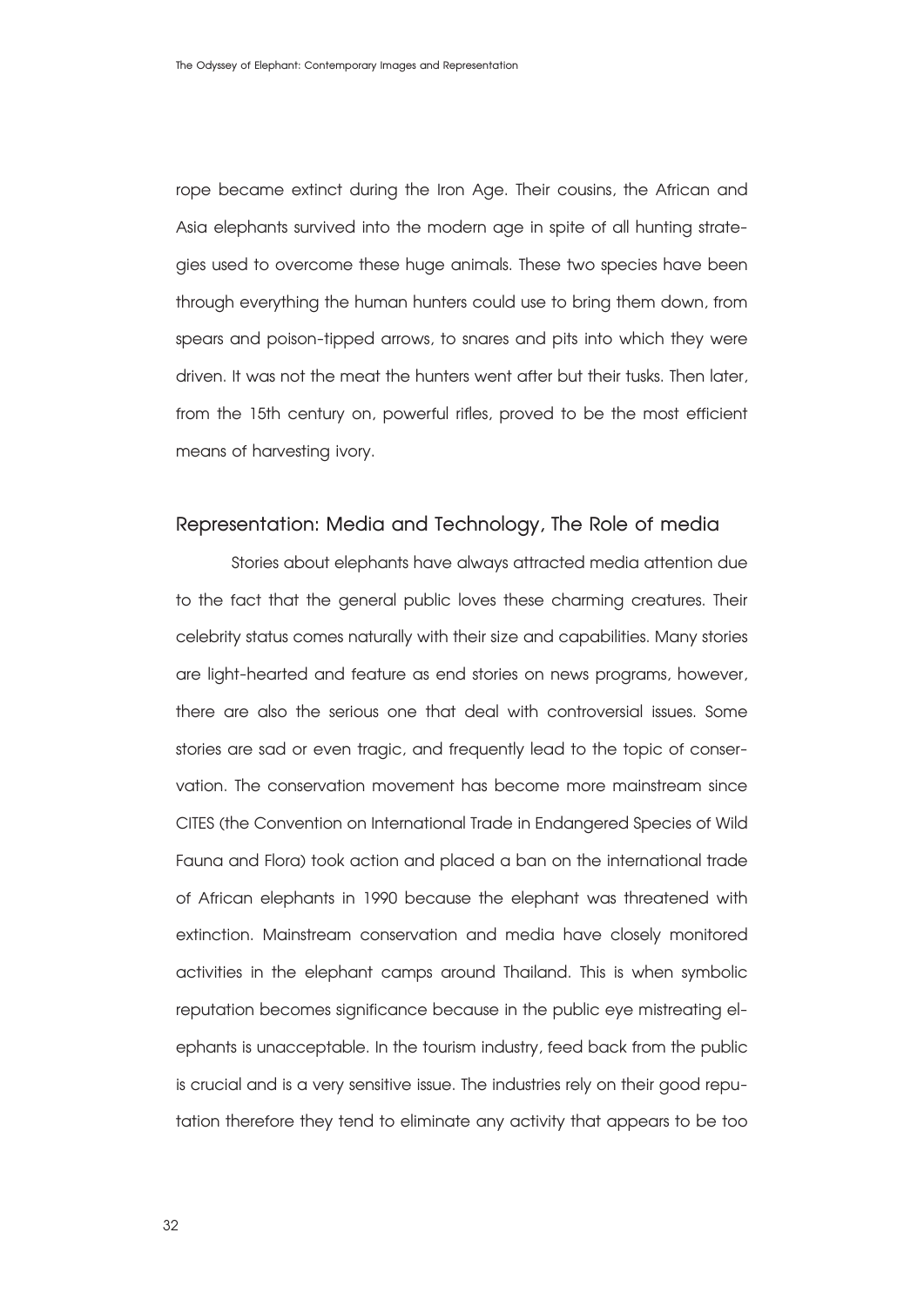offensive to their audiences. Today most of domesticated elephants in Thailand are working in elephant camps around the country. They are heading to a brighter future because their welfare and living condition have been taken care of. The media has influenced people's perception and set up ideas and attitudes toward animals. Any wrongful doing to an animal is watched and reported on a global scale. The media brings issues out to the open and attracts public attention and criticism around the world. People also learn and experience the representation of zoo animals through the media and entertainment. The animated film, Madagascar demonstrates the complex relationship among zoo animals, people and the society. The movie also explores the situations and possibilities of human imagination.

#### **Contemporary context, Postmodern Society**

 In my research I am concerned with the effect reconstructed images of animals have on our culture and how we use animals to represent cultural and social attitudes. My work engages with the way human understanding and interpretation of elephants is translated in visual form. We value animals according to specific frames of reference mediated through the process of looking. There are important theories and concepts which assist in interrogating this phenomenon, not the least of which is post-modernism. Theories on simulation help us to understand the role of appearances and deal with the nature and role of invented appearances in our society. Issues and problems of representation and simulation, specifically in regard to images of elephants is key to this research.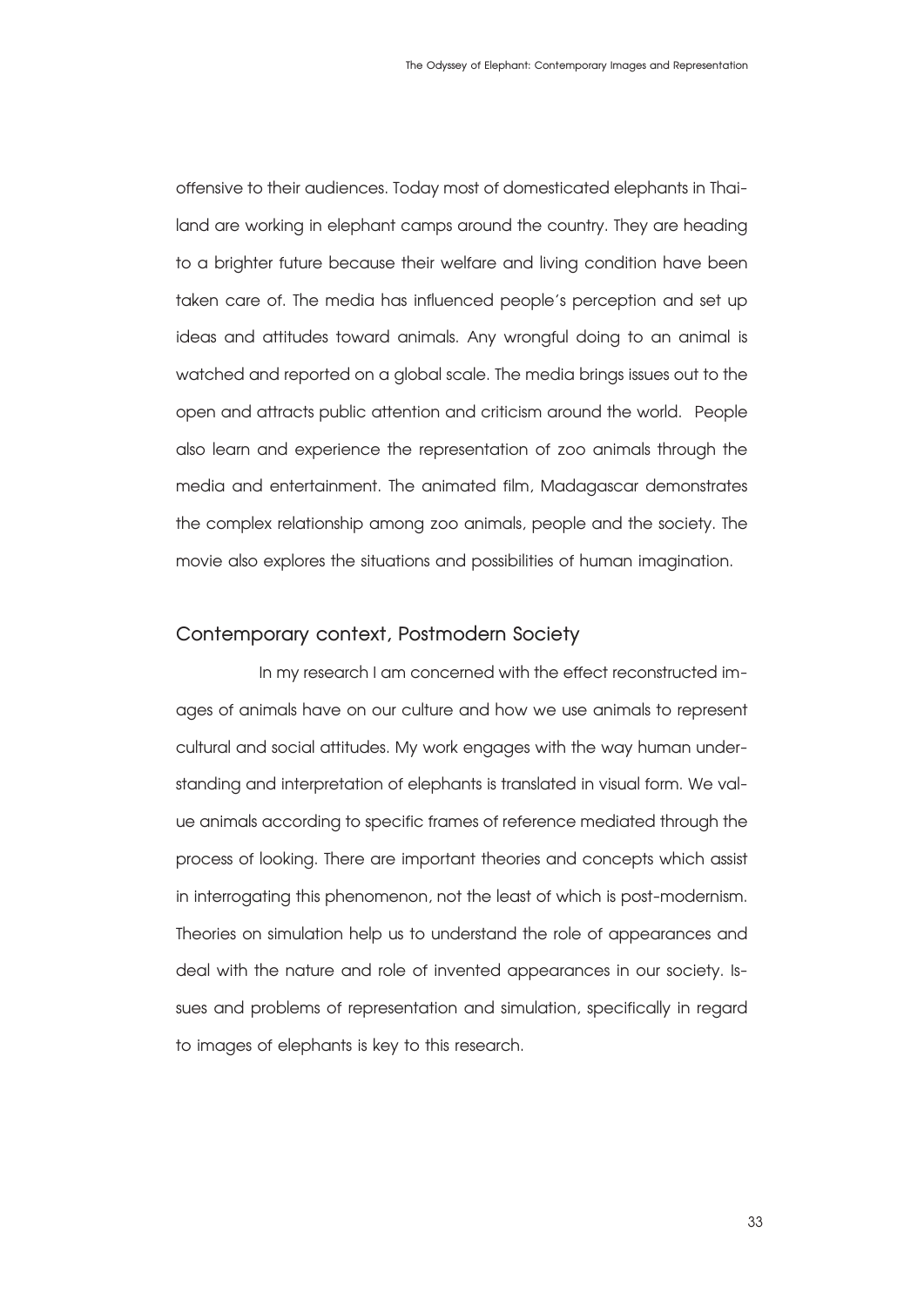As Jean Baudrillard asserts in his book Simulacra and Simulation (1994), "contemporary society is now all simulation." He adds, Disneyland exists in order to hide that it is the "real" country, … Disneyland is presented as imaginary in order to make us believe that the rest is real, whereas all of Los Angeles and the America that surrounds it are no longer real, but belongs to the hyperreal order and to the order of simulation.

 This is a very interesting point. If the distinction between the real and the imaginary no longer exists then simulations can be self-generating, and the importance of the original is brought into question. The created products themselves are accepted as "the original" but one that can be reproduced in infinite quantities. The tourist industry relies on the ready availability of artificial products that are available everywhere at tourist attractions. These products become tokens of the experience and therefore stand in place of the original artefacts from museums, zoos, aquariums, elephant camps, or game reserves. All of these facilities create their own variety of products that are now seen as an integral part of the experience.

This current research is focussed on the representation of elephants and engages with their changing role in Thai culture both in historic and contemporary terms but also deals with representation as simulation and the consequent impact on perception. Svetlana Alpers' straightforward definition of representation as "the conjunction of the world and its human crafting" is pertinent here as is Margot Lovejoy's reminder that, "Representation is a complex system which refer to the most significant aspects of art practice."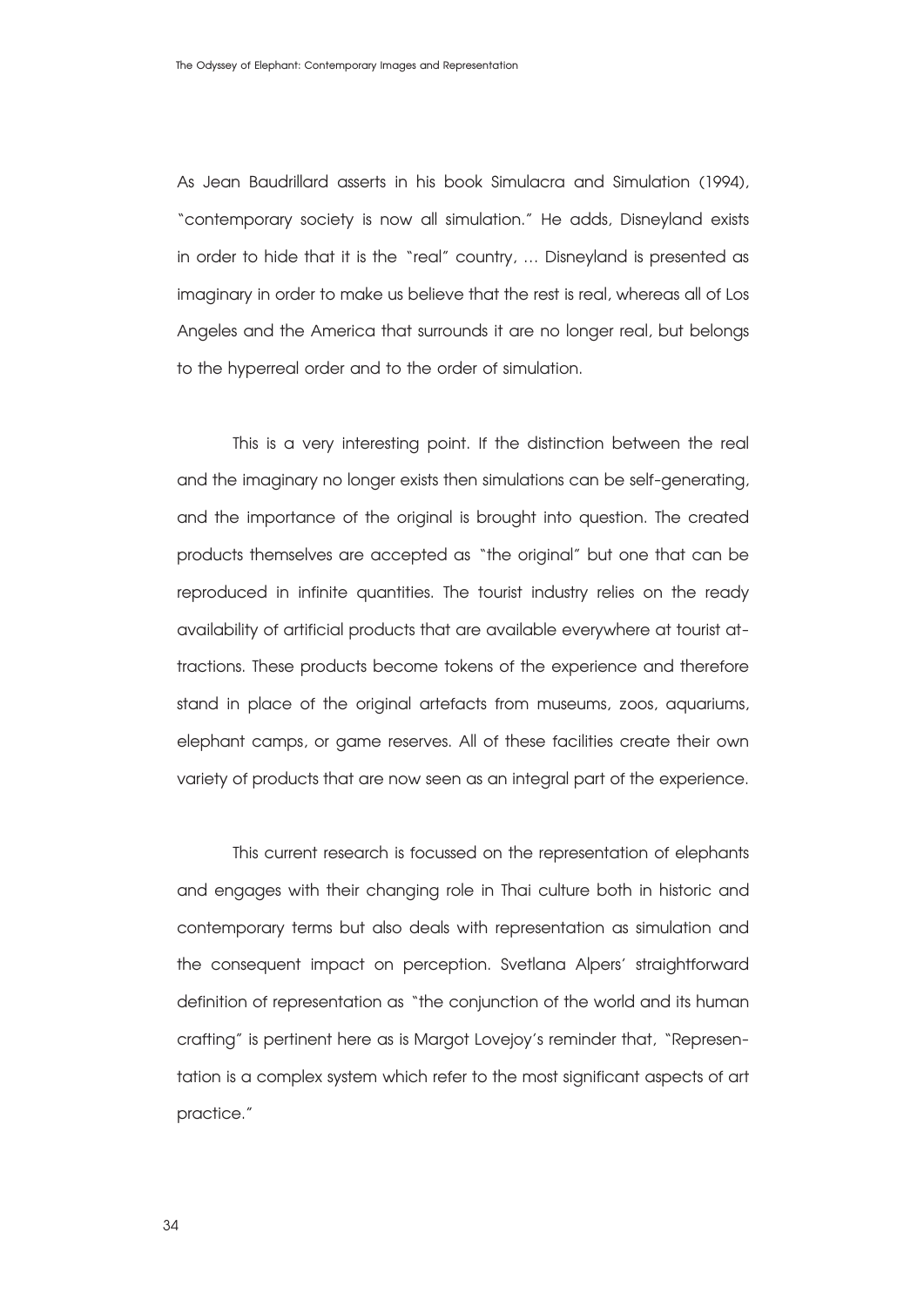# **The Odyssey of Elephants, The Medium**

I was first introduced to digital photography in 1997, when I was studying Master of Fine Art at the School of Photographic Arts and Sciences, Rochester Institute of Technology, New York, USA. Since then I have been exploring digital photography and image manipulation in order to create new forms of meaning and representation. The studio works in my thesis exhibition include digitally manipulated images, digital photographs, and video installations. I use computer programs as tools to produce digitally manipulated images and to generate new meaning by way of images acting as narrative. The new meaning is always associated with the original, pre-existing meaning, for example a photograph that combines images of an elephant, stonework, forest, or a golden pattern retains elemental meaning associated with the individual components. Digital manipulation is an important element in my work because it allows me to combine different images which contain several symbolic meanings together.

I aim to create a new symbolic meaning that at the same time acknowledges its origins. I have always been fascinated by ancient architecture, especially stonework constructions. Stonework is a natural raw material that retains its qualities even when crafted and manipulated by humans to become something else. Since ancient times, stone has been used to build walls and strcutures and carved into reliefs and sculptures. Therefore, the stonework symbolises human knowledge and technical ability. We are able to transform a natural raw material into an artefact.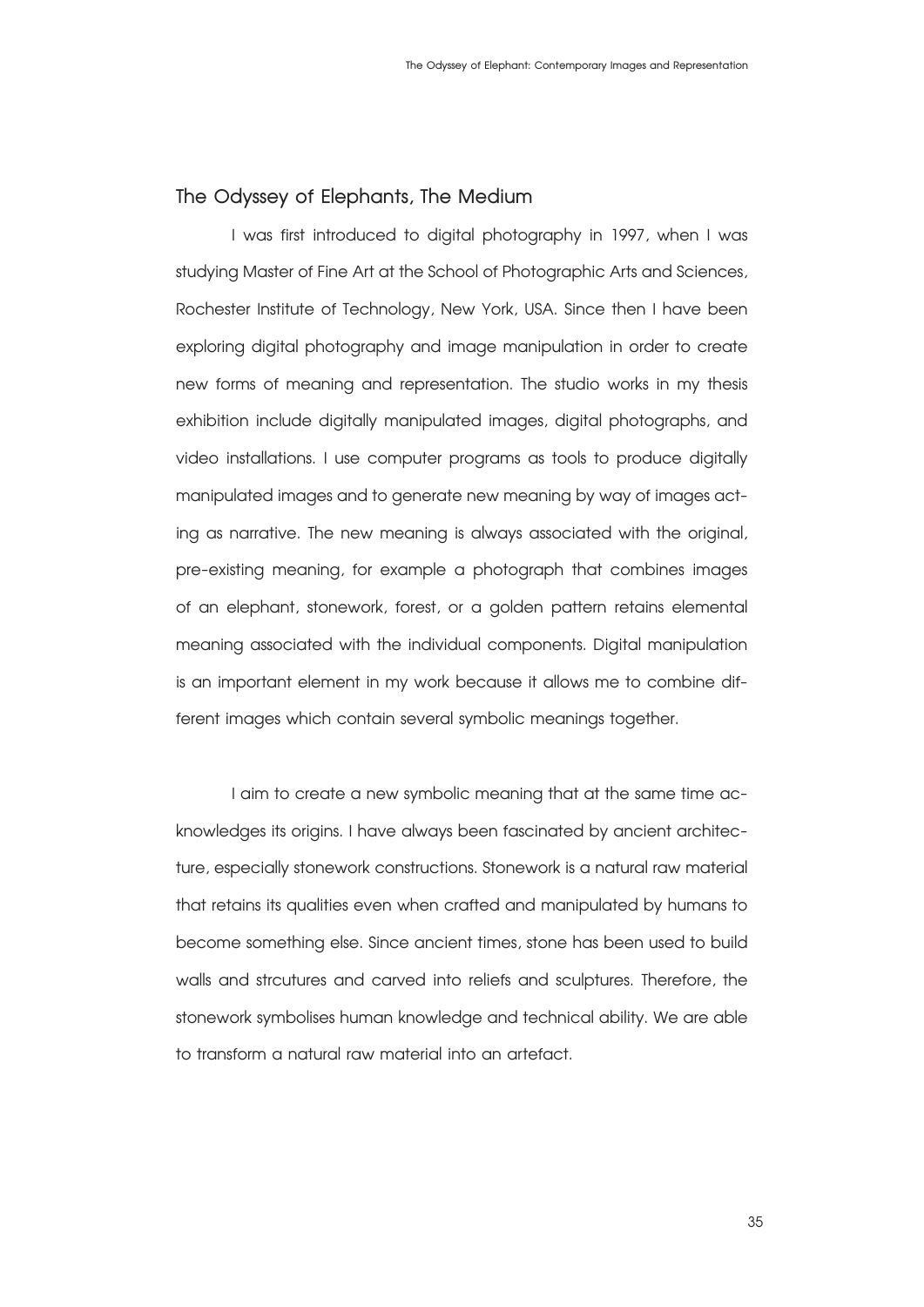

Figure 4. Superimpose images of an elephant's skin and ancient stonework.



Figure 5. Rainforest in Otway national Park, Victoria.

 As I have demonstrated above, the elephant has a rich and multilayered symbolism drawn from its history and association with man. A parallel enterprise can be seen in the symbolic quality of stonework. By bringing the two together I merge forms from nature even though one is a living being and the other nonliving. Although elephants have been tamed and trained to serve human needs for thousands of years, each individual, domesticated elephant has gone through a tough process of discipline and training before it is allowed to live in human society. Its huge body looks like a moving huge rock. It is not possible to distinguish between a domesticated elephant and a wild elephant because their appearence looks very much the same. By combining images of a stonewall surface and an elephant together, the elephant's skin appears to have cut marks, seams, and the polished surfaces and qualities of stonework on it. Like injury marks or ritual tattoos on the face and body of a warrior, they tell the story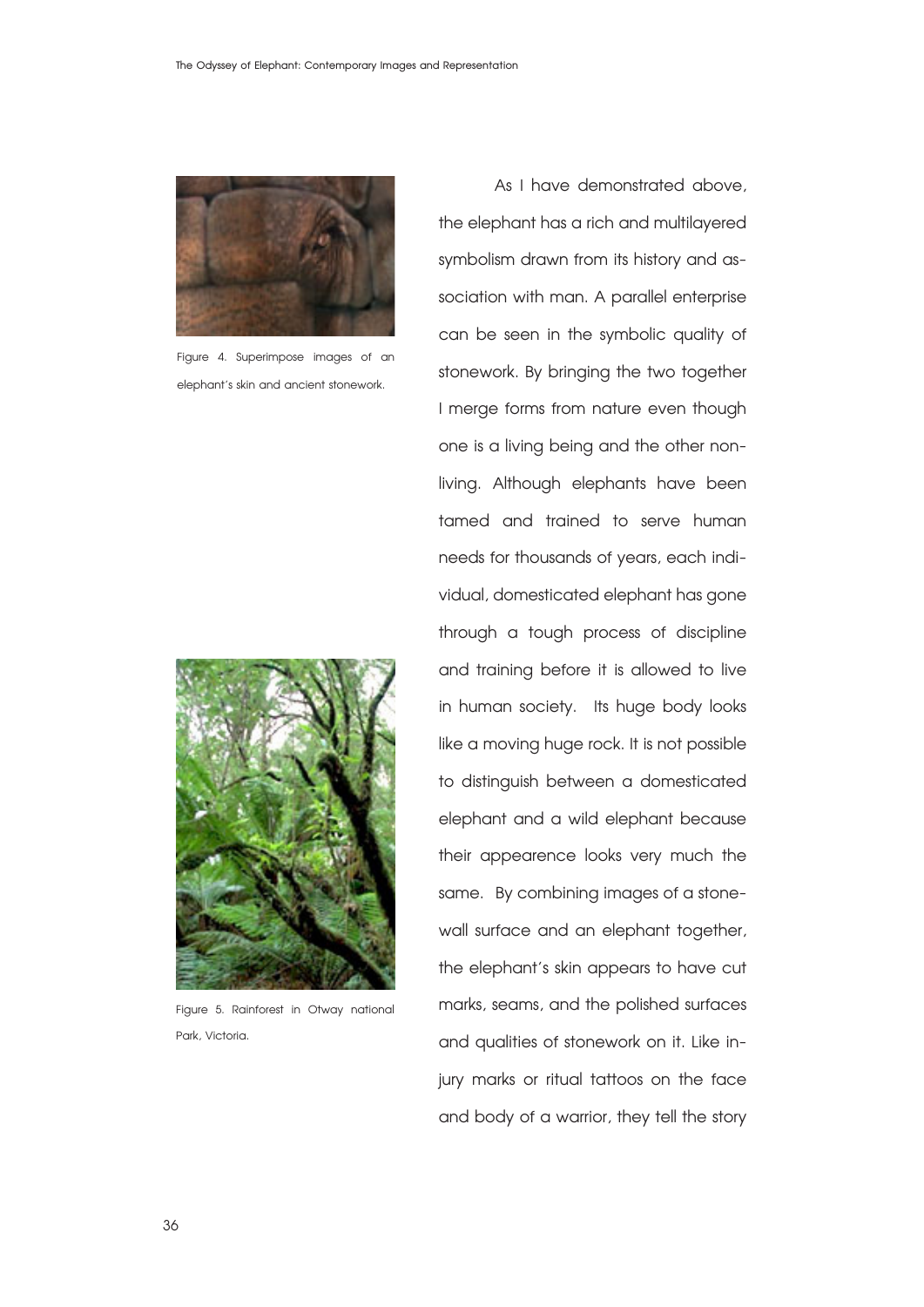

Figure 6. A concept sketch of the three headed elephant.

Plate 1. Living Monument No.1, 2006. Digital Image printed on inkjet silk fabric, 120 x 180cm

of what the elephant has been through (Figure 4).Another important element in my work is the imagery of forests. Some photographs were taken in Thailand and others in Victoria, Australia (Figure 5). Natural forests always have a complex layering of greenery and very rich detail of vegetations. The green vegetation in my work represents fabricated material of captivity or recreation facilities.

Firstly, I construct most of my ideas by sketching out forms and proportions (Figure 6). When I am ready to work on it, I will search for appropriate images to use. All the images that I digitally recomposed in my works come from thousands of photographs that I have in my stock. They are photographs that I have taken from many places. I have them in both 35mm film and digital files. The quality of the original image is very important because the bigger the file the better the outcome. Two video installations are also a part of this research project. They both reinforce the idea of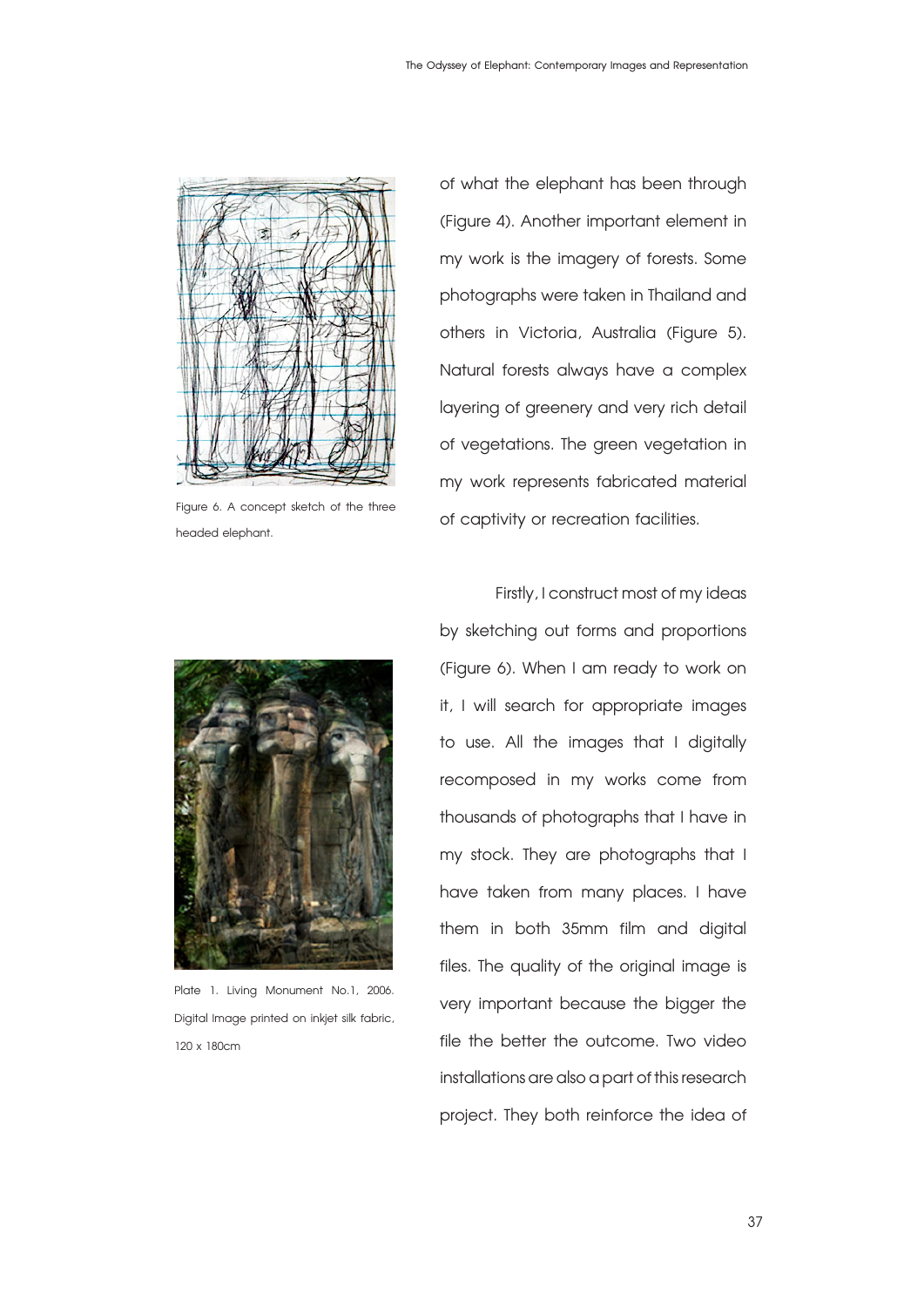

Plate 2. Fabricated Enclosure No.1, 2005. Digital Image printed on photographic paper, 60 x 85cm



Plate 3. Family Heritage, 2007. Digital Image printed on photographic paper, 85 x 60cm.

how humans project fabricated material on the figures of elephants. By layering moving images on top of another, an illusion is created of the animal walking in the fabricated environments.

#### **The Journey**

In Living Monument No. 1, I explore the nature of domesticated elephants and how human culture transforms them (Plate 1). Three elephants are shown standing on a solid stone platform. The stately animals are placed there, having become an integral part of the stone structure. Surrounded by the tropical rain forest, the fig trees grow and wrap around the elephants' trunks and legs, as if they were abandoned in an ancient ruin. The combination of textures of the elephants' skin and stonework reveal the materials and how they are made.

The animals stand closely together in a very limited space. Only their staring eyes and wide spread ears indicate that they are living beings. The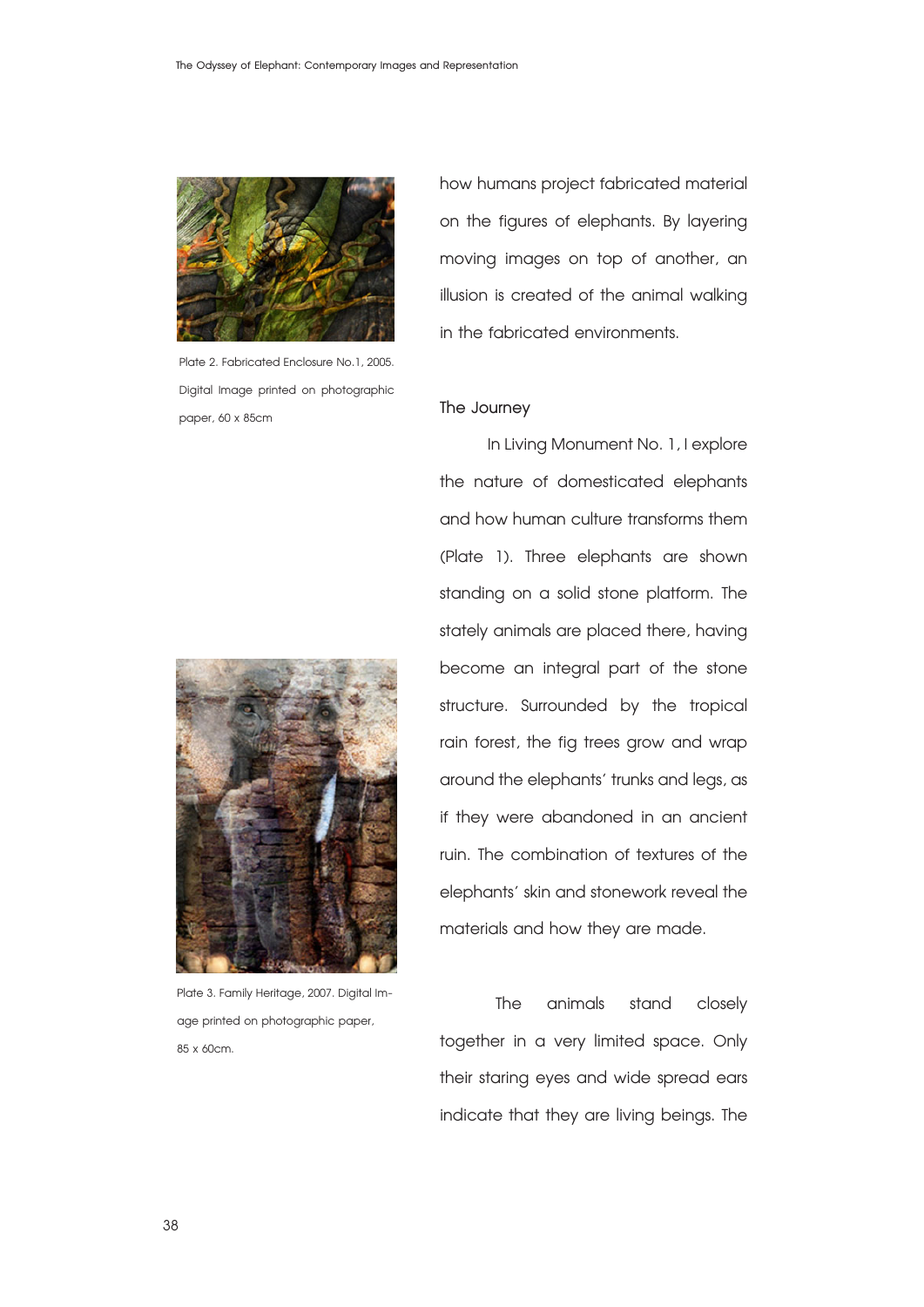

Plate 4. Living Monument No.2 (The Magnificent Power), 2007. Digital Image printed on inkjet silk fabric, 120 x 180cm.



Plate 5 . The Golden Chain, 2006. Digital Image printed on photographic paper, 60 x 85cm

stone structure represents a man-made construction that is clearly cultural, institutional and traditional. It is like a solid rock formation but it is man-made. The viewer should not be able to tell whether the elephants were trapped in there or they were built that way in the first place. Fabricated Enclosure No.1 represents the way humans view animals in captivity through bars, fences and boundaries that are transformed into an invisible enclosure (Plate 2). It is as if Man-made captivity is projected on the animal's skin and the material has become part of the animal's appearance. An elephant is merged with leaves and branches. Its skin is almost blended together within the captive environment.

 In Family Heritage, 3 elephants are standing together; two adults and a little calf (Plate 3). They are all made of brickstones, even the young one. From generation to generation, the domesticated elephants continue to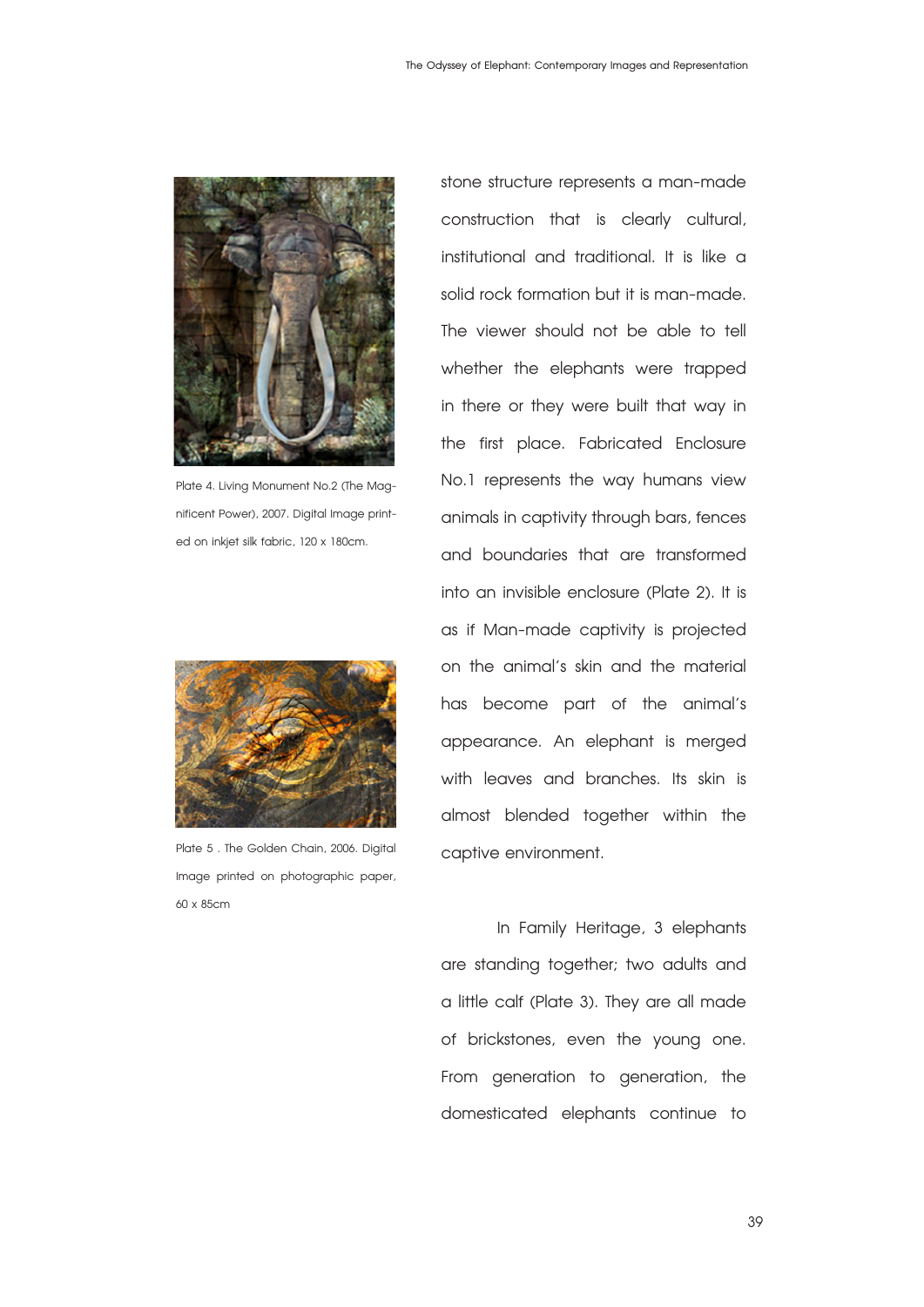

Plate 6. Awakening Wall, 2007. Digital Image printed on inkjet silk fabric, 120 x 180cm



Plate 7. The Living Canvas, 2007, Digital Image printed on inkjet silk fabric, 120 x 180cm.

follow their "human" traditional lifestyle. The little one has to grow up in human society; it will be trained and passed on as family destiny, and possibly will be in captivity for the rest of its life. The brickstones connect the elephants with ancient man-made structure and traditional heritage. Centuries have passed by, but the stones are still there, suggesting the core of our culture continues on. The cultural heritage will always be passed on to the next generation in endless repetition.

 Living Monument No.2 (The Magnificent Power) not only represents a domesticated elephant that is placed in human culture, but also represents social values and concerns about the animal (Plate 4). The elephant is merged into the stone structure behind him. Only his impressive white tusks stand out. In Thai tradition, an elephant with long tusks that grow downwards until they touch the ground, is considered with great esteem and is worshipped as an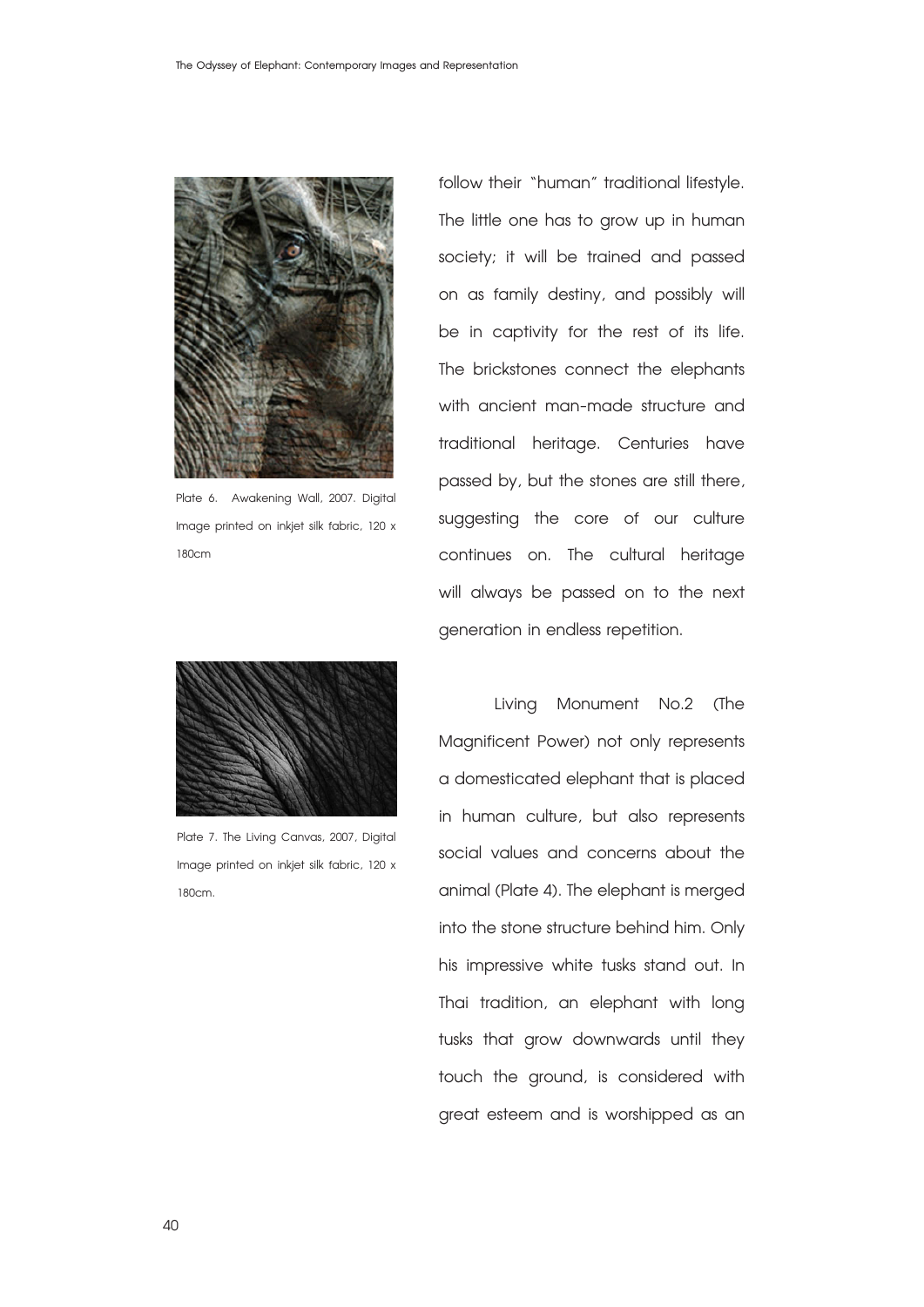

tion.  $3.5m \times 4m$ .

auspicious animal. The elephant will be protected and taken care of exclusively by his master or mahout who will ensure that the animal will live as long as possible. The long, precious tusks also Plate 8. Take a Walk, 2007, Video Installa-<br>have the power of temptation.

 The Golden Chain represents the relationship between elephants and human society (Plate 5). The golden continuous pattern is projected on an elephant's face. The animal closes its eye, as if it quietly submits to having the golden pattern engraved on its skin. The golden chain of human tradition and culture wraps around the animal restraining it. This patterned effect seems to be only a thin layer of traditional culture floated on the surface of the skin, however, it has a significant role in maintaining the strong relationship with humans and cultural identity. It does not matter what the chain is made of whether it is solid gold, silver or even silk, or whether indeed the chains are metaphorical or symbolic, if there is meant to be a chain, there will be.

 A key focus of this research is the specific character of the Thai relationship with elephants. In a metaphorical sense, we project ideological concepts onto the image of the animal; these include traditional, culture and religion. These concepts have become a powerful mechanism for creating an invisible chain around the animals. These reflect complex ideas and symbols of relationships between man and the animal. They also represent symbolic and physical restraint around the elephant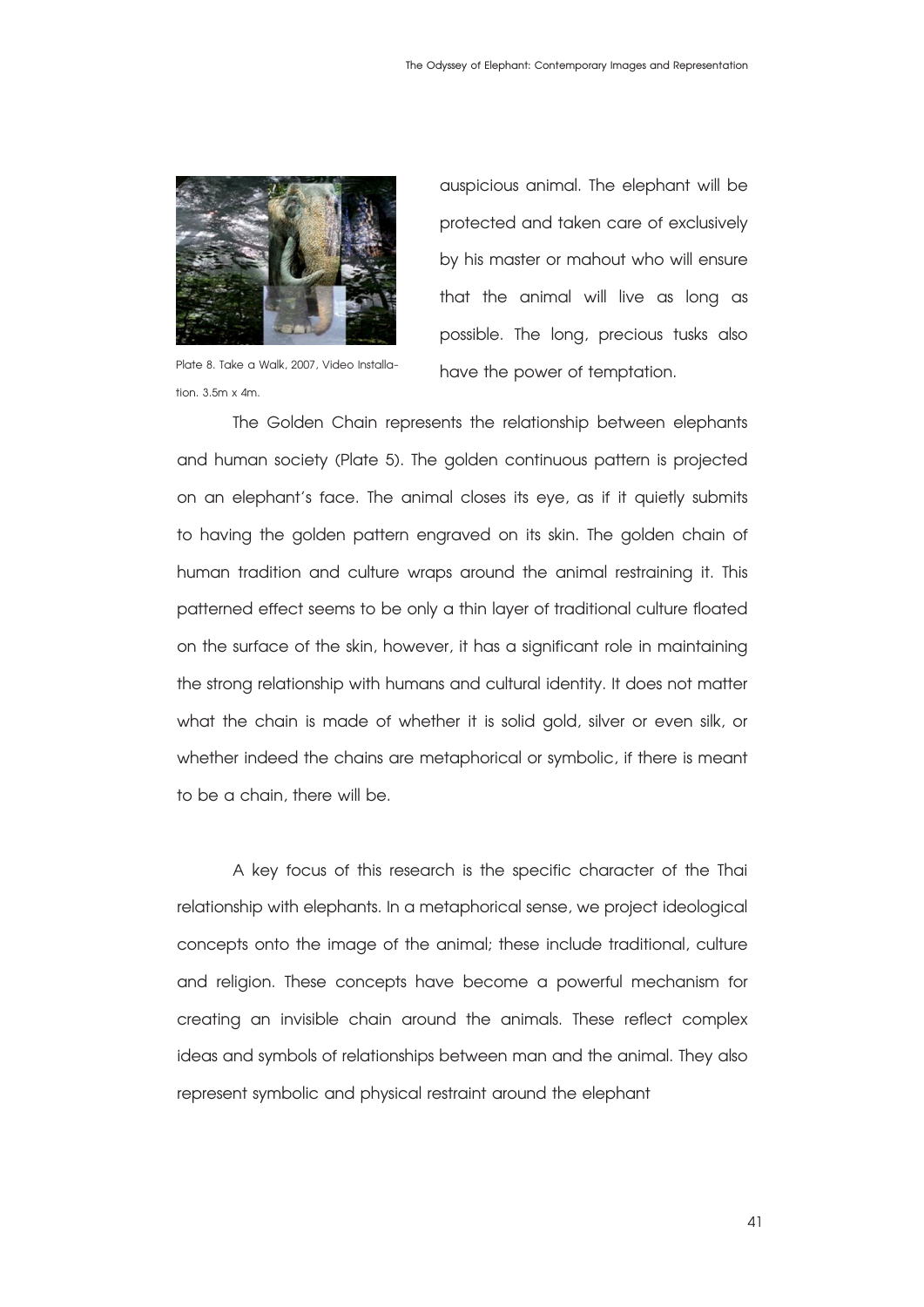In Awakening Wall the brickwork is assembled into an elephant's face. A wide-awake staring eye of an elephant appears on the living brick wall (Plate 6). The texture of animal skin is also still evident on the surface. It seems as if the elephant is looking back at the viewers. The winkles on the base of its trunk dominate the left side while the fig roots come from the top and appear to grow over its head, slowly, moving downward to cover the rest of the creature. Just as humans have raised the elephants and a manipulated them physically and psychologically, Awakening Wall is manipulation of forms that deals with the nature of the domesticated elephant as part man-made and part nature.

Visiting the Thai Elephant Conservation Centre in Lampang province inspired me. I spent much time with the elephants and learned a great deal from this place. The flexibility of the skin was demonstrated for me when the elephant started walking, indicating the enormous muscles and strong skeletal structure inside. I was extremely close to the animal. So that it seemed to me an entire wall of living texture was gently animated all at once with the motion of the legs and other parts of the body.

The video installation Take a walk is the combination of two different forms of elephant imagery both still and moving images are used (Plate 8). The work demonstrates a journey of an elephant and how we view an animal in human culture. Starting with a still image of a domesticated elephant, the viewer sees the front view of a huge elephant. He has an exotic and a charismatic look. The animal stares back at the viewer.

The images in this chapter express social commentary on the chang-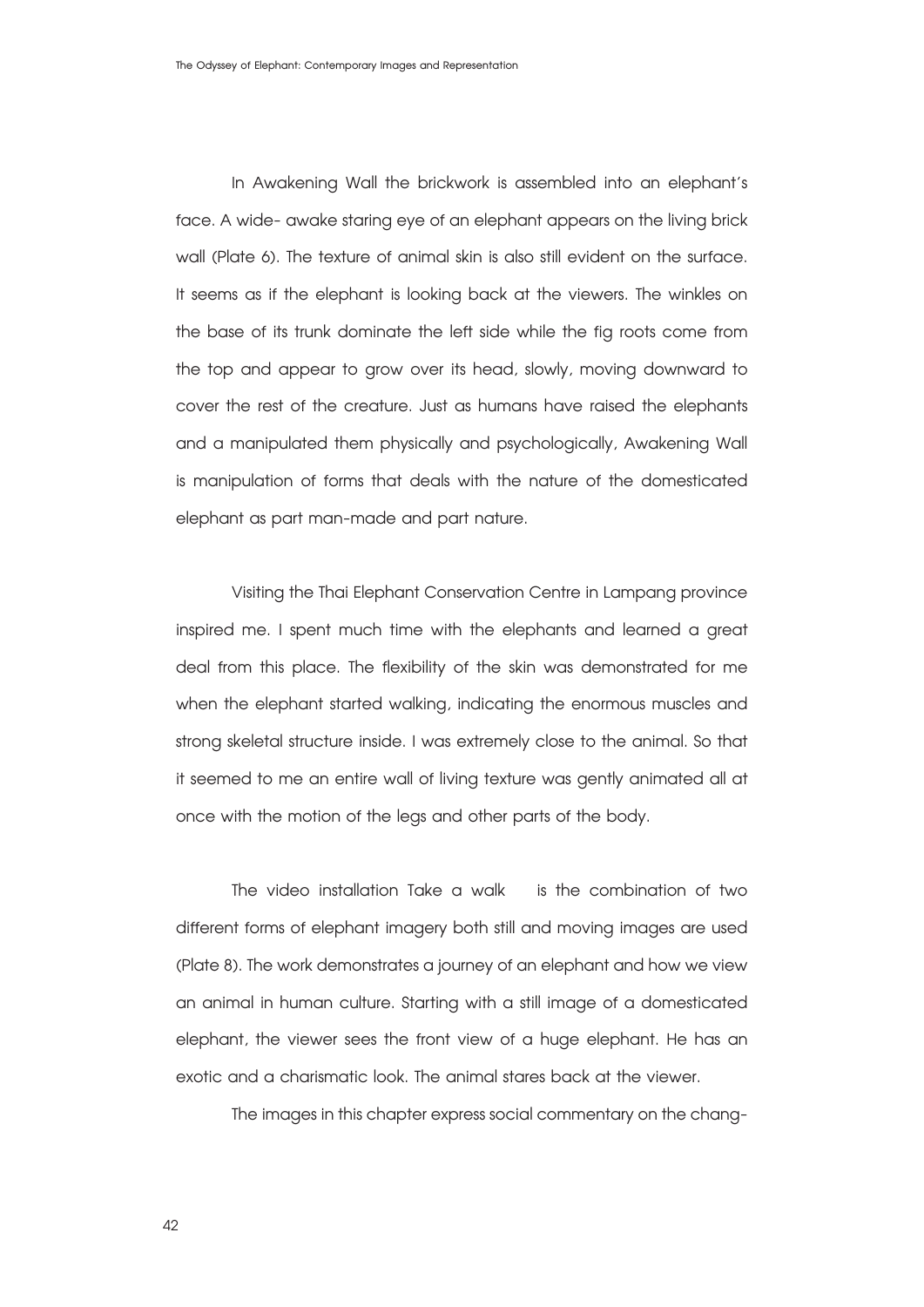ing role of domesticated elephants in Thailand. The images also demonstrate the animals on display in contemporary society. We love to look at them and appreciate the greatest living figures. We manipulate them in a way that provides us animals of almost absolute integrity. The video installations Take a Walk and An Invisible Elephant reinforce the idea of images projection. We project images of fabricated environment onto the animals in the way that we want to see. We place them in our society and celebrate our triumph over nature. Elephants still continue their journey through the coexistence of cooperation and confrontation between human culture and the animals. This journey probably will never end and we may have to walk with them every step of the way.

# **Conclusion**

 Gaja-Laksana: The Memorability, The domesticated elephants in Thailand are the survivors of changes to the role of the domesticated elephant in society. They have been affected by the Western colonization, development and industrialization. These changed roles have not only severely damaged the population but also the elephants' natural habitat. According to the manuscript Gaja-Laksana, in the past the elephants lived alongside humans. The classification and identification of the symbolic and physical roles of elephants in line with the hierarchical Thai society meant that elephants had designated roles and were protected. However, today domesticated elephants serve human society primarily as entertainment as part of the mass consumer society. Many elephants have been physically put to work in tourist industries such as elephant camps, zoos, and other recreation facilities.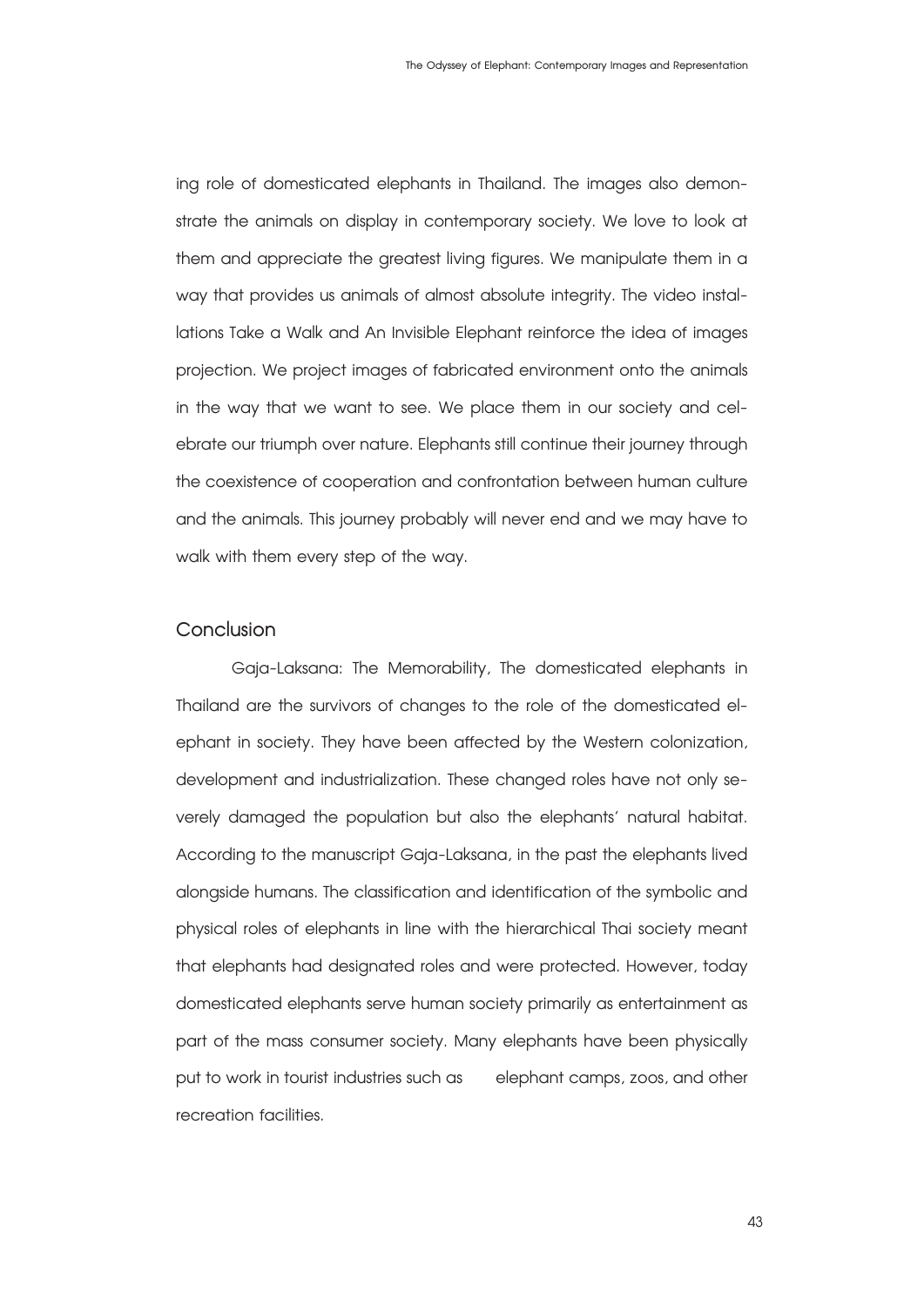**The Ultimate Simulacrum,** The ways and means of captivity of wild animals has changed over time. Currently the demand is for captive spaces to look as though they are the natural habitats of the animals. Technology can now make an enclosure so convincingly 'natural' that visitors do not realize there is a barrier between them and the animals. The presence of the wild animals in these enclosures transports the viewer out of the locale of the zoo to the world of the animal in nature. The actual animals in the exhibits therefore become symbols of the connection with real nature.

This connection with nature is handled in another way in the elephant camps in Thailand. The imaginative state is given further play by hiking and trekking with elephants; the entire experience serving as the ultimate gigantic simulation. Tourists find themselves on the back of an elephant; the animals then walk them through their natural habitat. This enterprise, relying on the captivity of the elephants and their submission to the training programs, is still very offensive to some people. However, the tourist industry relies on public sensibility, and therefore has potential to change and develop in the future.

Unfortunately, there are basic elements in the relationship between humans and elephants that have never changed. Thousands of years ago, the kings rode elephants to war and fought on elephants' backs. The animals were also dedicated in religion and used in triumphal processions. Today, Asian domesticated elephants still do similar things but in totally a different social context. They have been used purely for display as a simulation of the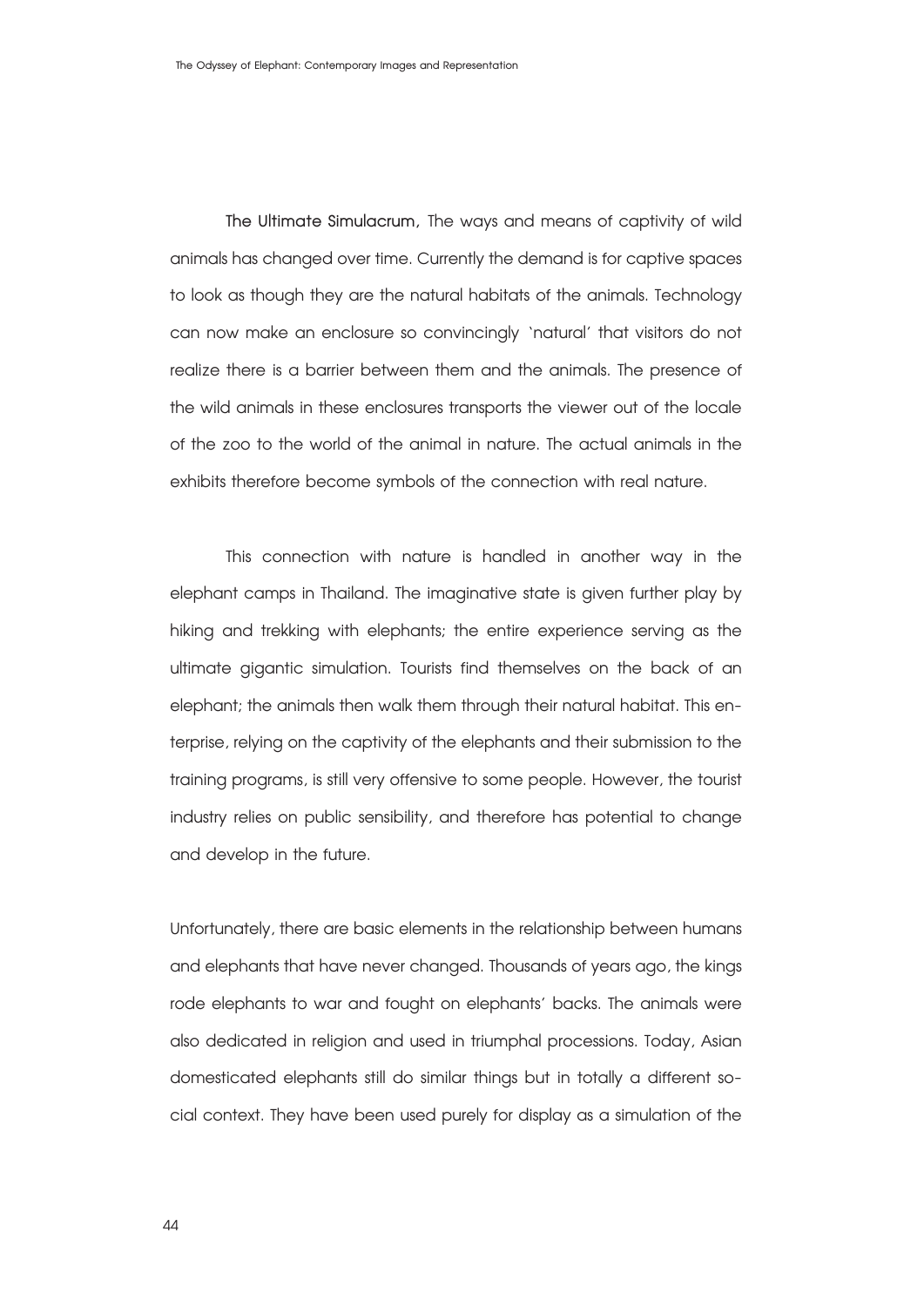past. They carry people on their back and walk through the environment. The elephants make people's dreams come true, they fulfill the imaginative wishes of tourists who want to get closer to nature and to have an experience on an elephant's back.

 My work in general explores the relationship between human culture and the elephant. The images present the experience of the animals in nature through simulations. In the enclosure, the surface of information is cleverly constructed; it contains fabricated material that symbolizes nature. It also contains the actual animals that represent their own species in the wild. The work demonstrates the reality of how we view elephants and engages with the different representations informed by history, tradition and culture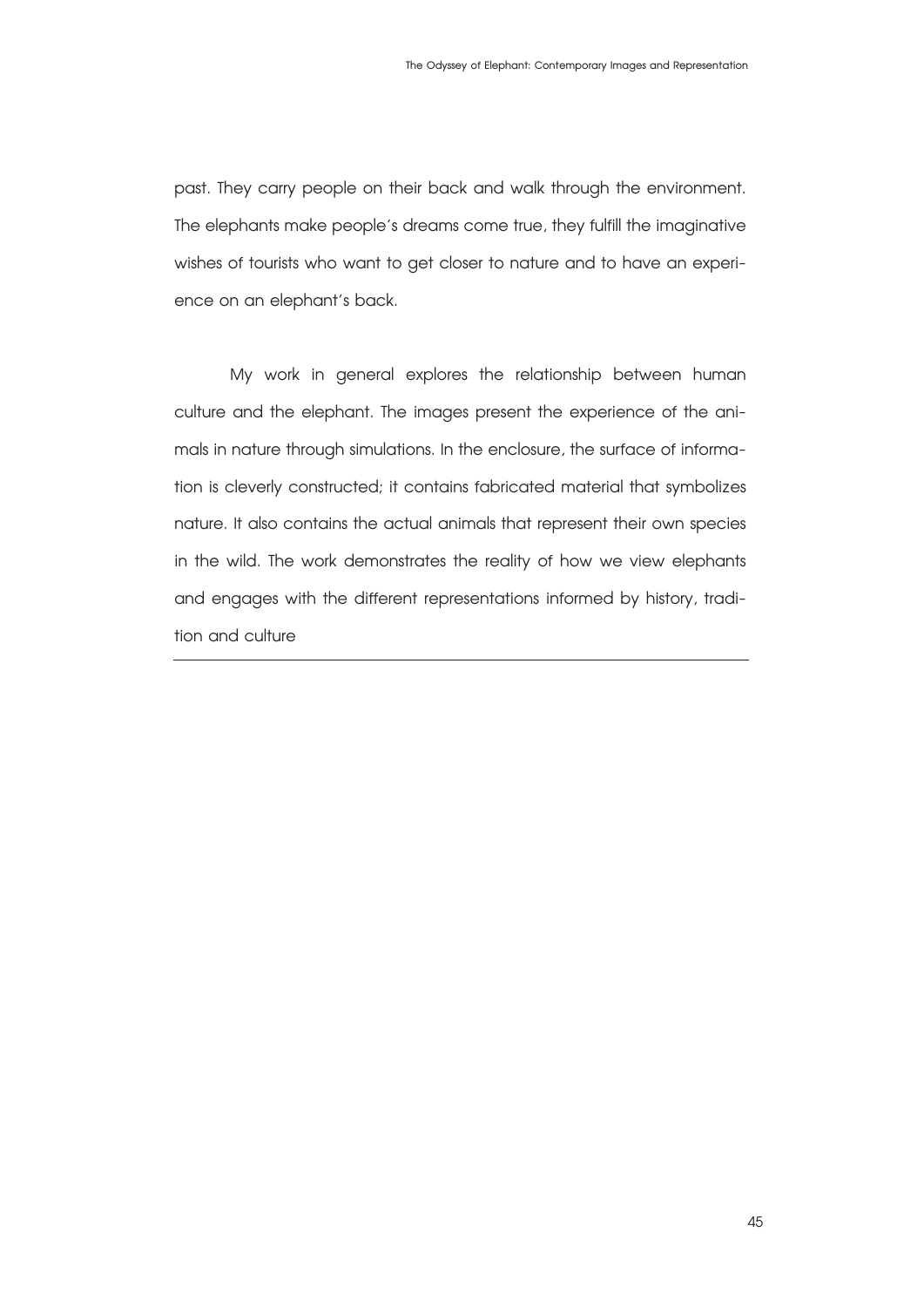# **Bibliography**

Alpers. Svetlana, The Art of Describing Dutch Art in the Seventeenth

 Century, Chicago: University of Chicago Press, 1983.

Baker, Steve. The postmodern animal. London : Reaktion, 2000.

Ball, Katherine M.Decorative motives of Oriental art.New York : Hacker Art Books, 1969.

Baratay Eric and Elisabeth Hardouin-Fugier. Zoo: a history of zoological gardens in the West, (London: Reaktion, 2002)

- Baudrillard Jean, a critical reader. edited by Douglas Kellner. Cambridge, Mass. : Blackwell, 1994.
- Baudrillard, Jean. Simulacra and simulation, translated by Sheila Faria Glaser.AnnArbor : University of Michigan Press, c1994.
- Berger, John. About looking. 1st Vintage International ed. New York : Vintage International, 1991.
- Chaiyarat. Rattapol,Animal Kingdom "Re creation" Thesis (M.F.A.), Rochester Institute of Technology, N.Y, 2003.
- Donahue, Jesse and Erik Trump. Political animals : public art in American zoos and aquariums. Lanham : Lexington, c2007.
- Eco, Umberto. Travels in hyper reality : essay, translated from the Italian by William Weaver. Publisher: San Diego : Harcourt Brace Jovanovich, c1986.
- Goswamy, B. N. and Caron Smith, Domains of wonder : selected master works of Indian painting. San Diego : San Diego Museum of Art ; [Seattle] : Distributed by University of Washington Press, c2005.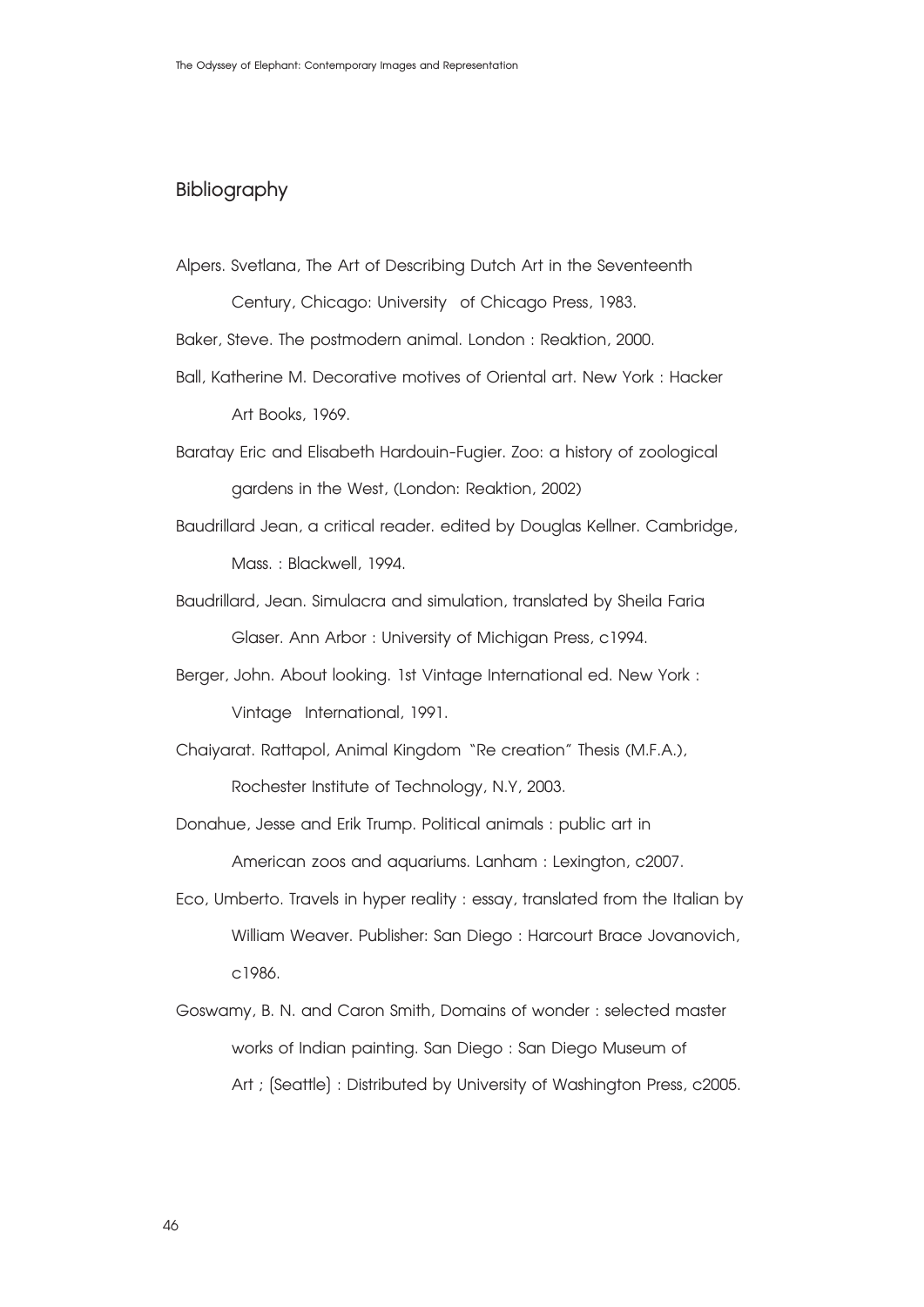Haines, Tim. Walking with dinosaurs: a natural history, London : BBC, 1999.

- Hancocks, David. A different nature : the paradoxical world of zoos and their uncertain future. Berkeley : University of California Press, c2001.
- Hanson. Elizabeth, Animal attractions: nature on display in American zoos, Princeton, N.J.: Princeton University Press, 2002.
- Liar. Richard, A Golden Souvenir of The Elephant in Thai Life, Pacific Rim Press (HK) Co. Ltd., Hong Kong, 2003.
- Lloyd, Joan Barclay.African animals in Renaissance literature and art. Oxford: Clarendon Press, 1971.
- Lovejoy, Margot. Digital currents : art in the electronic age. 3rd ed. New York : Routledge, 2004.
- Malamud Randy, "How People and Animals Coexist", Chronicle of Higher Education, Volume 49, Issue 20, January 24, 2003.
- Malamud, Randy. Reading zoos: representations of animals and captivity. New York: New York University Press, 1998.
- Marais, Johan and David Hadaway, Great tuskers of Africa : a celebration ofAfrica's large ivory carriers. Publisher: Johannesburg : Penguin Books, c2006.
- Pibulwongcharoen, Pimpran. Gaja-Laksana, The fine Arts Department. 2003
- Rothfels, Nigel. Representing animals Bloomington : Indiana University Press, 2002.
- Scigliano, Eric. Seeing the Elephant, The Ties that Bind Elephants and Humans, Bloomsbury Publishing, London, 2006.
- Scullard, H. H. (Howard Hayes). The elephant in the Greek and Roman world. Publisher: Ithaca,N.Y. : Cornell University Press, 1974.